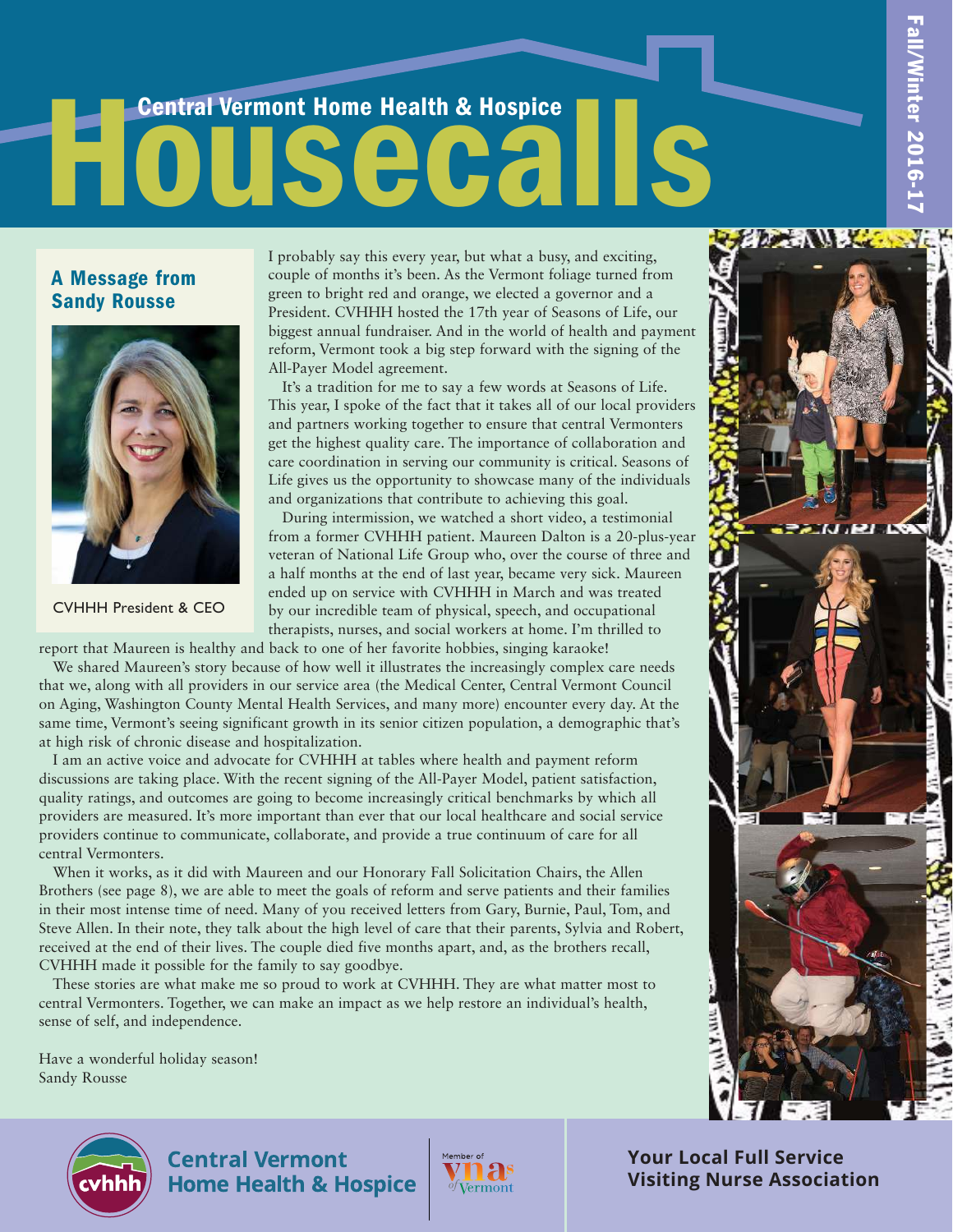# Jewelene Griffin, RN, Joins CVHHH as Head of Hospice & Palliative Care Program



Jewelene, who joined CVHHH in June, has almost 20 years of experience working in for-profit hospice management with a focus on operations and compliance oversight in rural and urban markets. In her most recent position, Jewelene managed multiple hospice agencies across the U.S.

In her role at CVHHH, Jewelene looks forward to helping central Vermonters understand the benefits of hospice care at

home. "I want to help members of the community better understand end-of-life issues and to enable them to plan for the care they want and need. I am passionate about dispelling common hospice myths and about developing a supportive, patient-centered team that includes family members, significant others, providers, and other appropriate resources."

In addition to her work at CVHHH, Jewelene is co-chair of the Hospice & Palliative Subcommittee for the Community Alliance for Healthcare Excellence, an interdisciplinary group of local providers and community partners focused on improving hospice utilization in our area. Jewelene is also working hand-in-hand with local physicians to strengthen collaboration around hospice.

For questions about hospice, contact Jewelene at 224-2240 or jgriffin@cvhhh.org. You may also visit us online at www.cvhhh.org/hospice.

## Have You Had the Conversation?



Let us help you Start the Conversation. We offer free, educational workshops where we will answer your questions about selecting a health care agent, filling out an advance directive,

and understanding your end-of-life care options. We will come to you, to your church group, knitting circle, book group, or local civic club. Call Emily McKenna, Marketing Manager, to coordinate a meeting: 224-2215 or emckenna@cvhhh.org.



**Central Vermont Home Health & Hospice** 

**Housecalls** is a bi-annual newsletter for the friends and supporters of **Central Vermont Home Health & Hospice 600 Granger Road, Barre, VT 05641 802-223-1878 1-800-253-0191 (TDD Relay) www.cvhhh.org**

Daniel Pudvah, *Director of Development* Kim Farnum, *Community Relations & Development Manager* Patty Connor, *Community Relations & Development Assistant* Emily McKenna, *Marketing Manager*

#### **2015-2016 Volunteer Board of Directors**

Megan Cicio, *Chair* Brian Aitchison, *Vice Chair* Robert Cody, II, *Treasurer* Jean Joslin, *Secretary*

#### **Board Members:**

Susan Chicoine Ed Flanagan Mary Neville Hood Theresa Lever Chuck Martel Martin Miller William E. Patno, II Gloria Rice Alison White David Zahn Sandy Rousse\* \**CPA, President & CEO*

#### CVHHH Service Area

| Barre                  | Marshfield | Waitsfield   |
|------------------------|------------|--------------|
| <b>Barre Town</b>      | Middlesex  | Warren       |
| Berlin                 | Montpelier | Washington   |
| Cabot                  | Moretown   | Waterbury    |
| Calais                 | Northfield | Williamstown |
| Duxbury                | Orange     | Woodbury     |
| <b>East Montpelier</b> | Plainfield | Worcester    |
| Fayston                | Roxbury    |              |
|                        |            |              |

### CVHHH Programs

- Home Health Care
- Hospice and Palliative Care
- Maternal and Child Health
- Long Term Care
- Health Promotion
- Private Care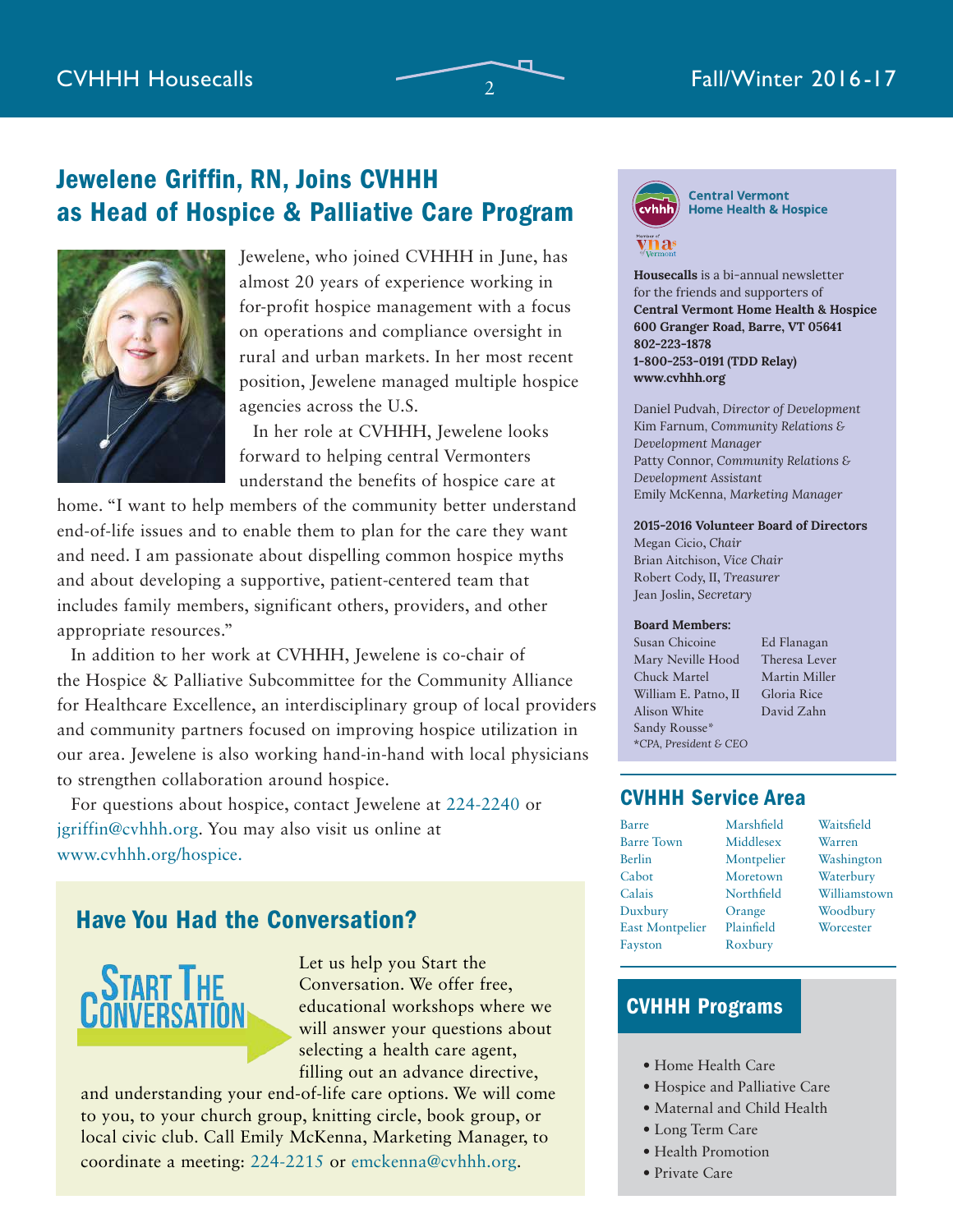# Community Visit Program Initiated by CVHHH

We conducted our second community visitation program this year in October. The first took place in June. Individuals representing key community partners, including Washington County Mental Health Services, UVMHN-CVMC Medical Group Practices, Quality Care, Psychiatric Care, and Care Management, the Plainfield Health Center, a CVHHH Board member, a CVHHH Committee member, and a central Vermont Legislator, participated.

Each participant went on two visits, accompanying nurses, therapists, and PCAs serving home care, hospice, maternal-child health and long-term care clients across our service area. We are encouraged by the positive feedback received so far.

Francis "Topper" McFaun, a State Legislator from Barre Town shared, "The visit supported my feeling that providing care at home is the way to go if it is possible." Judy Baldwin, a Medical Social Worker in the CVMC Psychiatric Care Unit noted, "The visits opened my eyes to the challenges faced in the community. The visits were fascinating and memorable. I will be thinking about these people for a long time."

Patients expressed their appreciation of CVHHH staff, and several of the observers called their experience "eye-opening." CVHHH intends to conduct more community visits in the coming year. For questions about this program, please contact Daniel Pudvah at 224-2235 or dpudvah@cvhhh.org.

# CVHHH Awarded Grants

We'd like to thank the following community organizations for their generous grant funding in support of our Telemonitoring Program. CVHHH uses this money to purchase digital telemonitor tablets, which get placed in the homes of eligible patients.

| <b>Central Vermont Women's Giving Circle</b> | \$1,000 |
|----------------------------------------------|---------|
| Montpelier Rotary Club                       | \$1,000 |
| Mad River Valley Rotary Club                 | \$1,700 |
| Vermont Mutual Charitable Giving Fund        | \$5,000 |

Telemonitors are proven tools to help central Vermonters better self-manage their disease processes and reduce avoidable emergent care. Using a co-case management model, whereby our Telehealth Nurse Manager and the individual's visiting home health nurse coordinate care with the individual's physician, we decreased hospitalizations and ER visits for some of our most fragile patients, including those living with Congestive Heart Failure and COPD. Through engagement, collaboration, and education, telemonitors are helping more central Vermonters stay safely and comfortably where they want to be, at home. To learn more about telemonitors in the home, visit www.cvhhh.org/telemonitor.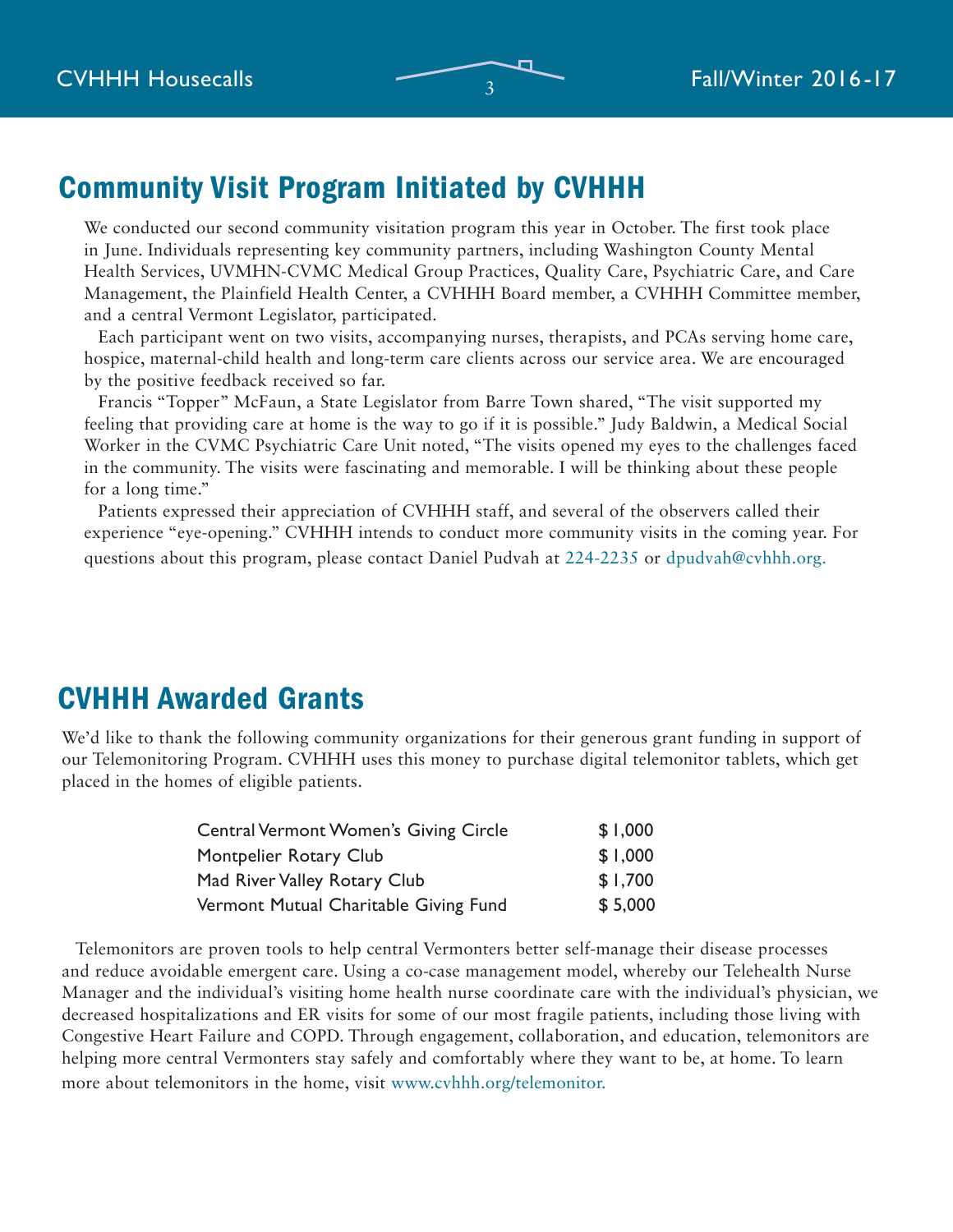# CVHHH Housecalls  $\overline{a}$  Fall/Winter 2016-17







# Seasons of Life 2016 Fashion Show, Dinner & Live Auction













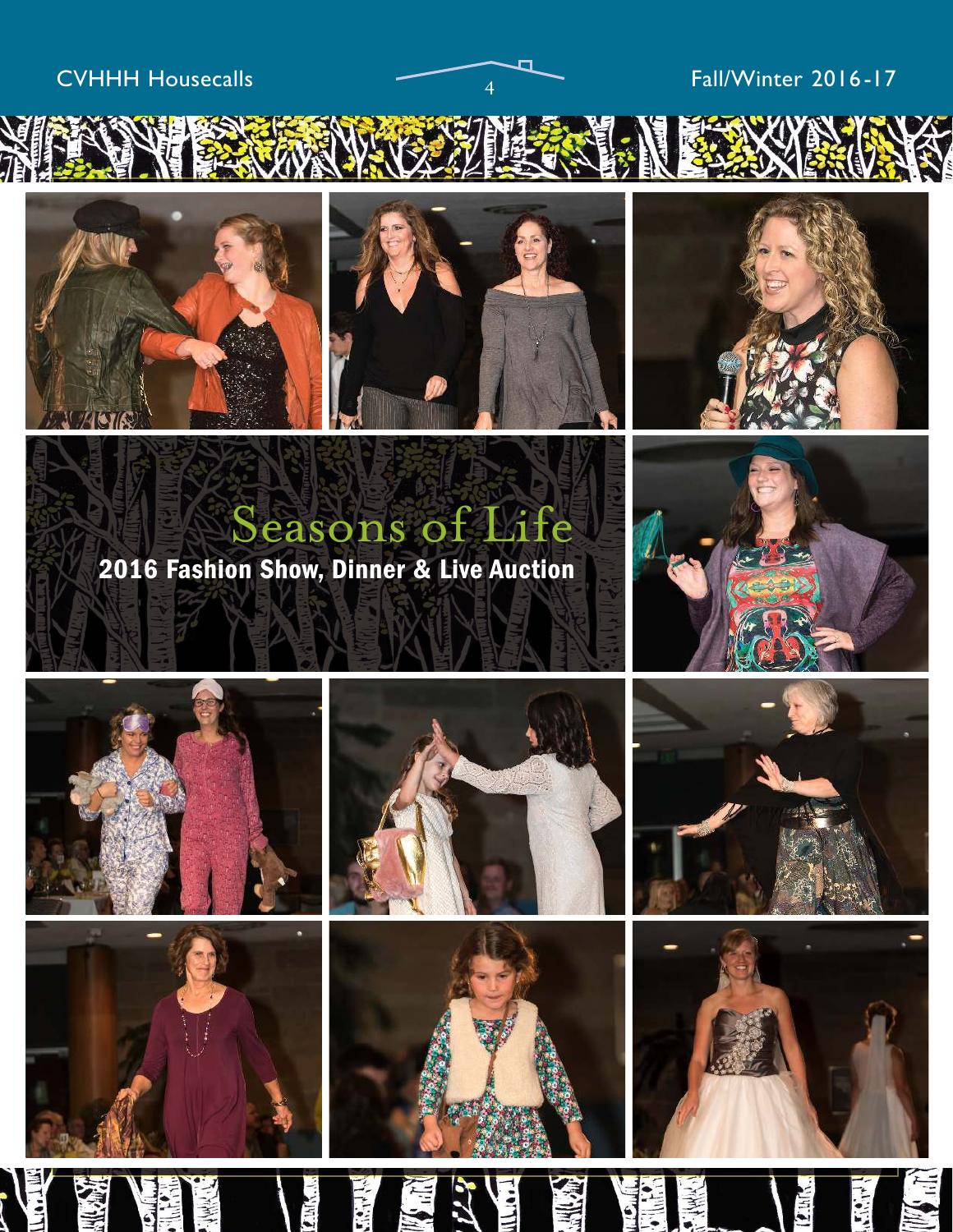# Another Successful Year *Seasons of Life* 2016 Fashion Show, Dinner & Live Auction

Special thanks to all of you who joined us on the evening of Friday, October 21st and to those individuals and businesses who donated so generously!

Over 200 members of the central Vermont community gathered at National Life in Montpelier to celebrate Seasons of Life, Central Vermont Home Health & Hospice's 17th annual fashion show, live auction and dinner. Guests included donors, staff and members of the board and community. With your support, CVHHH raised an estimated \$40,000 in net proceeds to support programs and services for those individuals who are underinsured or have no health care insurance.

Kristin Carlson was the guest emcee for this year's event. "Kristin did a terrific job, keeping the audience engaged and entertained throughout the show" commented Kim Farnum, Director of Seasons of Life. Kristin was born and raised in central Vermont. She attended U-32 High School and graduated from Syracuse University. Kristin is the Chief Communications, Brand and Marketing Executive for Green Mountain Power (GMP). Before joining GMP, Kristin was the Chief Political Reporter and co-anchor of The :30 on WCAX. Tom Beardsley participated as this year's guest auctioneer. Tom has worked for WDEV-FM and AM for 30 years and is longtime Duxbury resident. Tom has had two personal experiences with CVHHH and values the mission and quality of care provided. When approached about supporting Seasons of Life, Tom knew that he wanted to do anything he could to assist.

The fashion show featured couture donated by 22 local vendors modeled by 45 volunteers from the community. Major sponsors and fashion providers are listed below.

# SPOTLIGHT SPONSORS

**Carmen Beck Cody Chevrolet Cadillac Gardner Insurance Services**

#### **MODEL SPONSORS**

Bolduc Metal Recycling Brandthropology Denis Ricker and Brown Hickok & Boardman Insurance Group Tom and Mary Evslin Granite Financial Group Northfield Savings Bank People's United Bank Sandy and Ed Rousse Union Mutual Fire Insurance Co.

**VENUE SPONSOR** National Life Group

**RUNWAY SPONSOR** Connor Contracting, Inc. **FLORAL SPONSOR** Botanica Florals

**MUSIC SPONSOR** Green Mountain Sound & Entertainment

**PHOTOGRAPHY SPONSOR** Crowley Photos

**PRINT SPONSORS** L. Brown & Sons Printing

**STYLIST SPONSOR** Central Vermont Career Center

### **HAUTE COUTURE SPONSORS**

**Bates & Murray, Inc. Capitol Plaza Hotel & Conference Center and J. Morgans Steakhouse Maple Capital Management rb Technologies**

**MODEL GIFT SPONSORS** Darn Tough Vermont Salaam Boutique

**CATERING SPONSOR** New England Culinary Institute

**FASHION PROVIDERS**

Athena's Boutique Bailey Road Green Envy Lenny's Shoe and Apparel No. 9 Boutique Old School Cool Onion River Sports Ruelle Boutique Salaam Boutique Shaline Bridal

**FASHION PROVIDERS cont.** SlopeStyle Ski and Ride Splash Naturals Stowe Street Emporium Sunflower Salon & Boutique The Shoe Horn The Warren Store Vermont Trading Company Well Heeled wiggoddess.com Wilkins Harley-Davidson Yellow Turtle Zutano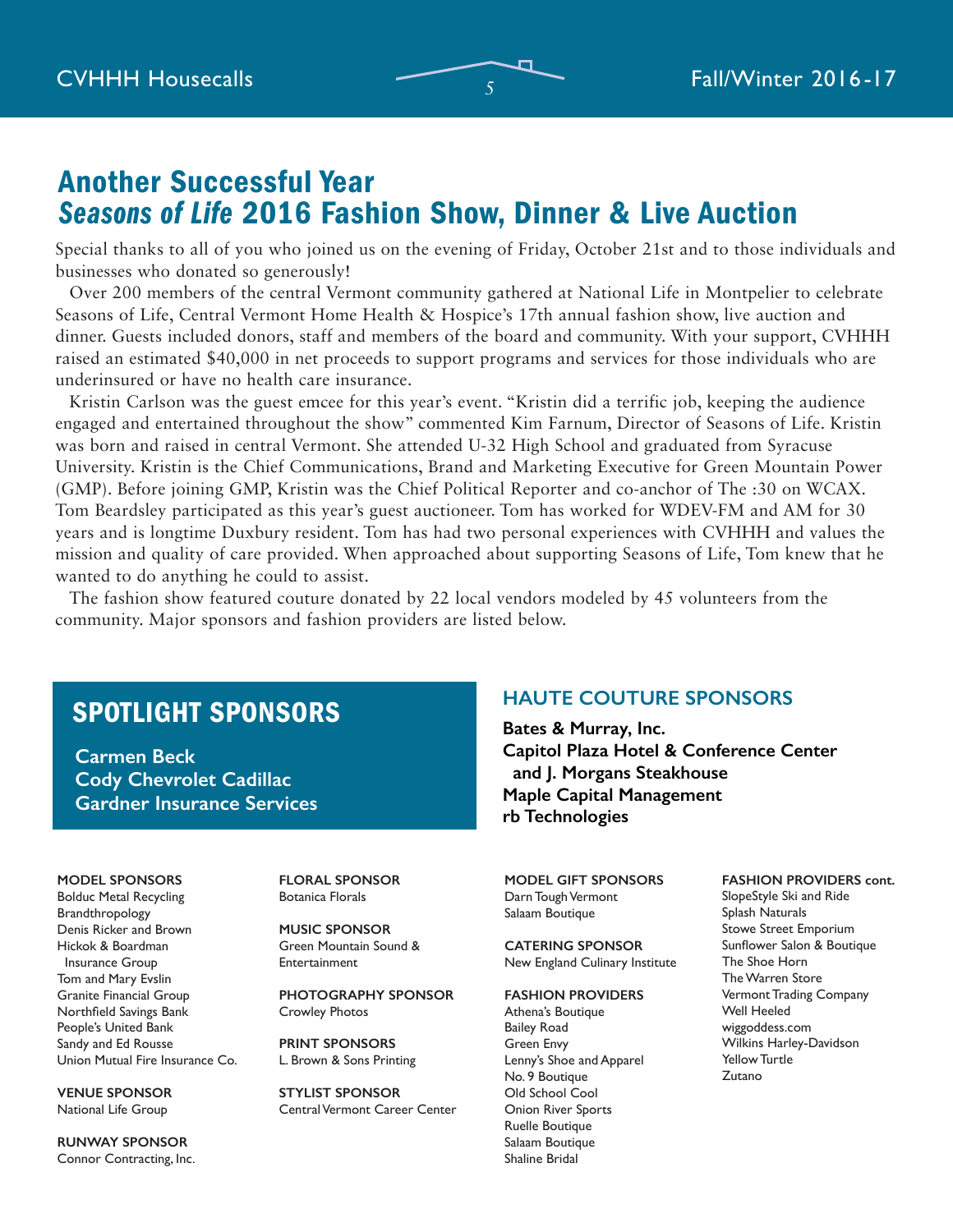# Winter Public Foot Care Schedule

#### December 2016

| Dec. 2nd  | Northfield Senior Center       | 8:00am - 12:00pm      |
|-----------|--------------------------------|-----------------------|
| Dec. 5th  | <b>Waterbury Senior Center</b> | 8:30am - 12:00pm      |
| Dec. 6th  | The Gardens                    | 8:00am - 12:00pm      |
| Dec. 7th  | Twin Valley Senior Center      | 8:30am - 12:00pm      |
| Dec. 8th  | Evergreen Place                | 8:30am - 12:00pm      |
| Dec. 8th  | Tilden House                   | 1:00pm - 5:00pm       |
| Dec. 12th | <b>Barre Senior Center</b>     | 8:00am - 12:00pm      |
| Dec. 12th | Montpelier Senior Center       | $1:00$ pm - $4:00$ pm |
| Dec. 14th | Northfield Senior Center       | 8:00am - 12:00pm      |
| Dec. 19th | Montpelier Senior Center       | $9:00am - 1:00pm$     |
| Dec. 19th | <b>Waterbury Senior Center</b> | 12:30pm - 3:30pm      |
| Dec. 20th | North Barre Manor              | 1:00pm - 5:00pm       |
| Dec. 22nd | Barre Senior Center            | $9:00am - 1:00pm$     |
| Dec. 27th | The Gardens                    | 1:00pm - 5:00pm       |
| Dec. 28th | Twin Valley Senior Center      | 8:30am - 12:00pm      |
| Dec. 29th | Evergreen Place                | 8:30am - 12:00pm      |

#### January 2017

| Jan. 4th  | Montpelier Senior Center       | 9:00am - 1:00pm       |
|-----------|--------------------------------|-----------------------|
| Jan. 4th  | Quarry Hill Apartments         | $1:00pm - 4:00pm$     |
| Jan. 6th  | Northfield Senior Center       | 8:00am - 12:00pm      |
| Jan. 16th | <b>Waterbury Senior Center</b> | 9:00am - 12:30pm      |
| Jan. 17th | The Gardens                    | 8:00am - 12:00pm      |
| an. 18th  | Twin Valley Senior Center      | 8:30am - 12:00pm      |
| an. 19th  | Evergreen Place                | 8:30am - 12:00pm      |
| an. 19th  | Jefferson Apartments           | $1:00$ pm - $3:30$ pm |
| Jan. 23rd | <b>Barre Senior Center</b>     | 8:00am - 12:00pm      |
| Jan. 23rd | Montpelier Senior Center       | 1:00pm - 4:00pm       |
| an. 25th  | Northfield Senior Center       | 8:00am - 12:00pm      |
| an. 30th  | <b>Waterbury Senior Center</b> | 12:30pm - 3:30pm      |
| Jan. 31st | North Barre Manor              | 1:00pm - 5:00pm       |

### February 2017

| Feb. 2nd  | <b>Barre Senior Center</b>     | 9:00am - 1:00pm  |
|-----------|--------------------------------|------------------|
| Feb. 6th  | Montpelier Senior Center       | 9:00am - 1:00pm  |
| Feb. 7th  | The Gardens                    | 1:00pm - 5:00pm  |
| Feb. 8th  | Twin Valley Senior Center      | 8:30am - 12:00pm |
| Feb. 9th  | Evergreen Place                | 8:30am - 12:00pm |
| Feb. 15th | Montpelier Senior Center       | 9:00am - 12:00pm |
| Feb. 15th | <b>Quarry Hill Apartments</b>  | 1:00pm - 4:00pm  |
| Feb. 17th | Northfield Senior Center       | 8:00am - 12:00pm |
| Feb. 27rd | <b>Waterbury Senior Center</b> | 9:00am - 12:30pm |
| Feb. 28rd | The Gardens                    | 8:00am - 12:00pm |

#### March 2017

| Mar. 1st  | Twin Valley Senior Center  | 8:30am - 12:00pm      |
|-----------|----------------------------|-----------------------|
| Mar. 2nd  | Evergreen Place            | 8:30am - 12:00pm      |
| Mar. 2nd  | Tilden House               | $1:00$ pm - $3:30$ pm |
| Mar. 6th  | <b>Barre Senior Center</b> | 8:00am - 12:00pm      |
| Mar. 6th  | Montpelier Senior Center   | 1:00pm - 4:00pm       |
| Mar. 8th  | Northfield Senior Center   | 8:00am - 12:00pm      |
| Mar. 12th | Waterbury Senior Center    | 12:30pm - 3:30pm      |
| Mar. 14th | North Barre Manor          | 1:00pm - 5:00pm       |
| Mar. 16th | <b>Barre Senior Center</b> | 9:00am - 1:00pm       |
| Mar. 20th | Montpelier Senior Center   | $9:00am - 1:00pm$     |
| Mar. 21st | The Gardens                | 1:00pm - 5:00pm       |
| Mar. 22nd | Twin Valley Senior Center  | 8:30am - 12:00pm      |
| Mar. 23rd | Evergreen Place            | 8:30am - 12:00pm      |
| Mar. 29th | Montpelier Senior Center   | 9:00am - 12:00pm      |
|           |                            |                       |

| <b>Site</b>                      | Contact         | Phone    |
|----------------------------------|-----------------|----------|
| <b>Barre Senior Center</b>       | Facility        | 479-9512 |
| Evergreen Place                  | <b>CVHHH</b>    | 223-1878 |
| Montpelier Area Senior Center    | Facility        | 223-2518 |
| North Barre Manor                | <b>CVHHH</b>    | 223-1878 |
| Northfield Senior Center         | Facility        | 485-8112 |
| Quarry Hill Apartments           | <b>CVHHH</b>    | 223-1878 |
| The Gardens                      | <b>CVHHH</b>    | 223-1878 |
| <b>Tilden House</b>              | <b>CVHHH</b>    | 223-1878 |
| <b>Twin Valley Senior Center</b> | Facility        | 223-3322 |
| Waterbury Area Senior Center     | <b>Facility</b> | 244-1234 |

Fee: \$15.00. Individuals should bring the following items each time: clippers, basin, towel, foot-soak powder/soap, and lotion. Please arrive 15 minutes before appointment to allow proper time for feet to soak.

# Thank You for Choosing CVHHH as Your Flu Vaccine Provider

This fall, we provided over 1,000 central Vermonters with flu vaccinations. On behalf of Allison Jones, our Health Promotion Nurse, we'd like to thank all of the individuals and businesses who chose CVHHH as their flu vaccine provider.



Allison Jones, Health Promotion Nurse

Here's to your good health in 2017!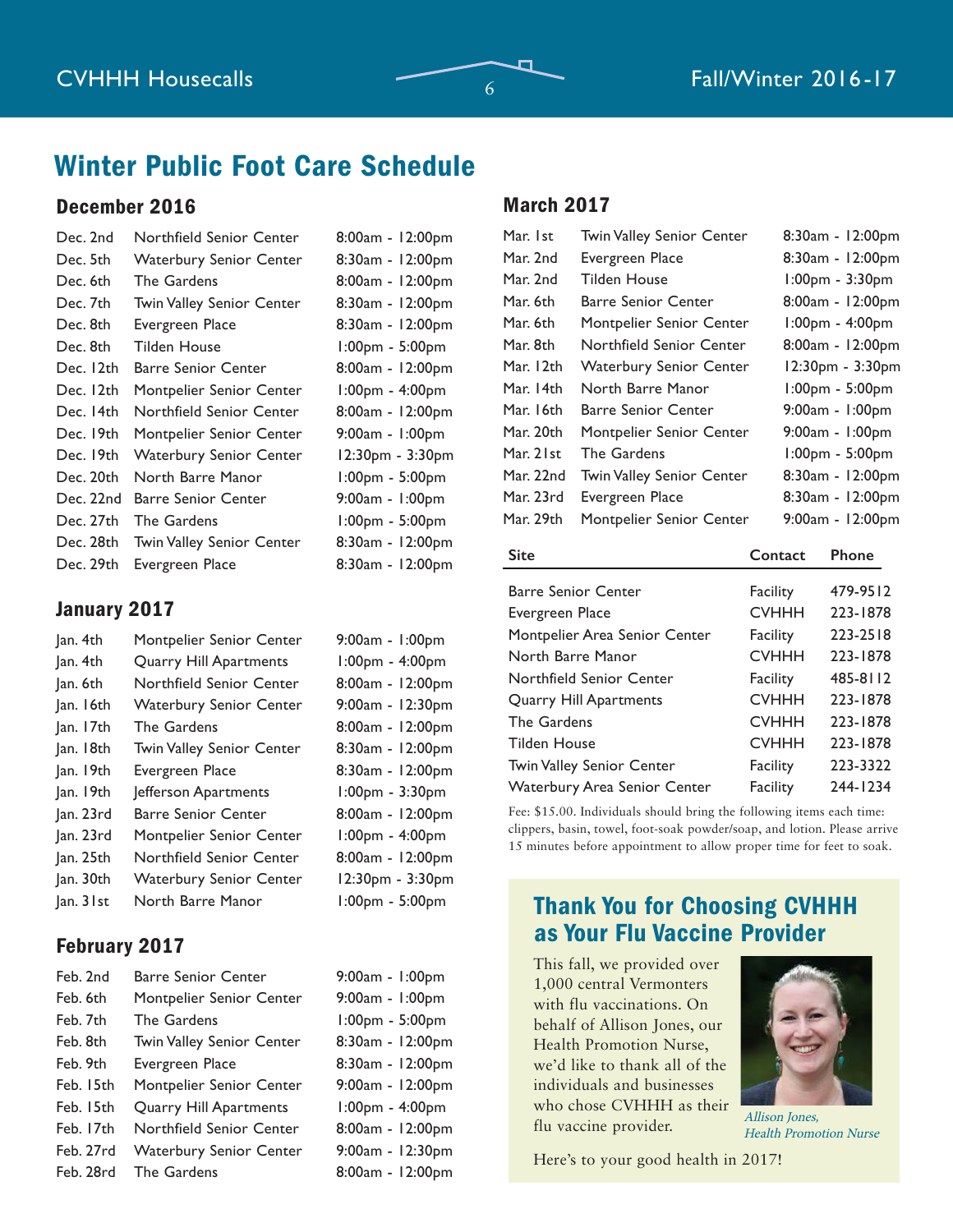# Have You Seen Our TV Commercials?

If you regularly watch the WCAX morning or evening news, you may have caught one of our commercials, which introduce real patients talking about the care they received from CVHHH. These are our first TV ads, and a signal of our commitment to reaching new audiences and to educating our community on the breadth and depth of our services and the impact of our care.

We'd like to thank Barre resident John Plante, who talks about the value of healing at home after knee replacement surgery, and CVHHH Board Member, David Zahn, who shares a personal story about the care he and his wife, artist Anci Slovak, received from our hospice team.

If you spot the commercials, look out for our evolved logo and tagline, "Your Home. Your Independence." Marketing Manager Emily McKenna spearheaded the redesign, in partnership with Brandthropology, a firm based in Burlington. "Our century of service in this area is such an important part of who we are," says McKenna. "The updated identity, featuring a more nurturing, round logo suggestive of the circle of care, acknowledges the importance of our deep roots and reputation in central Vermont while signaling

our ability to evolve and innovate in an increasingly complex health care environment." The tagline, "Your Home, Your Independence", speaks directly to the impact of our work in promoting independence.

To see the commercials, visit us online at www.cvhhh.org.

# Amazon SMILE

What is Amazon Smile? Amazon Smile is a simple and automatic way for



you to support your favorite charitable organization every time you shop, at no cost to you. Amazon will donate a portion of the purchase price to your favorite charitable organization.

Please consider Central Vermont Home Health & Hospice as your choice of charitable organizations to donate to! With your support, CVHHH is able to provide a number of health care services to those individuals in our community with little or no health care insurance. Thank you!

# We'd Like to Thank the Following CVHHH Staff for Their Many Years of Service to the Community.

#### 30+ YEARS

Lynn Belizi Susan Calderara Mary Crossman Cynthia Isabelle Florence Langevin

#### 25 YEARS

Dawn Roberts Sharon Turner

#### 15 YEARS

Carrie Baker Kelly Bishop Rebecca Dudley Kathleen Laramore Dorla Leone

#### 10 YEARS

Brandy Blakeney Helen Gomez Jane Valentine Colleen Wilford

#### 10 YEARS cont.

Rachel Audy Phyllis Civitello Julia Drauszewski Kristy Hamilton Robyn Kinsey Melanie Moore Laura Murphy Mark Patterson Lorraine Richards Jodi Vilardi

#### 5 YEARS

Melissa Dickinson Jon Irwin Allison Jones Aimil Parmelee Maria Puglisi Annette Smith Caitlin Thompson Rhonda Van Riper